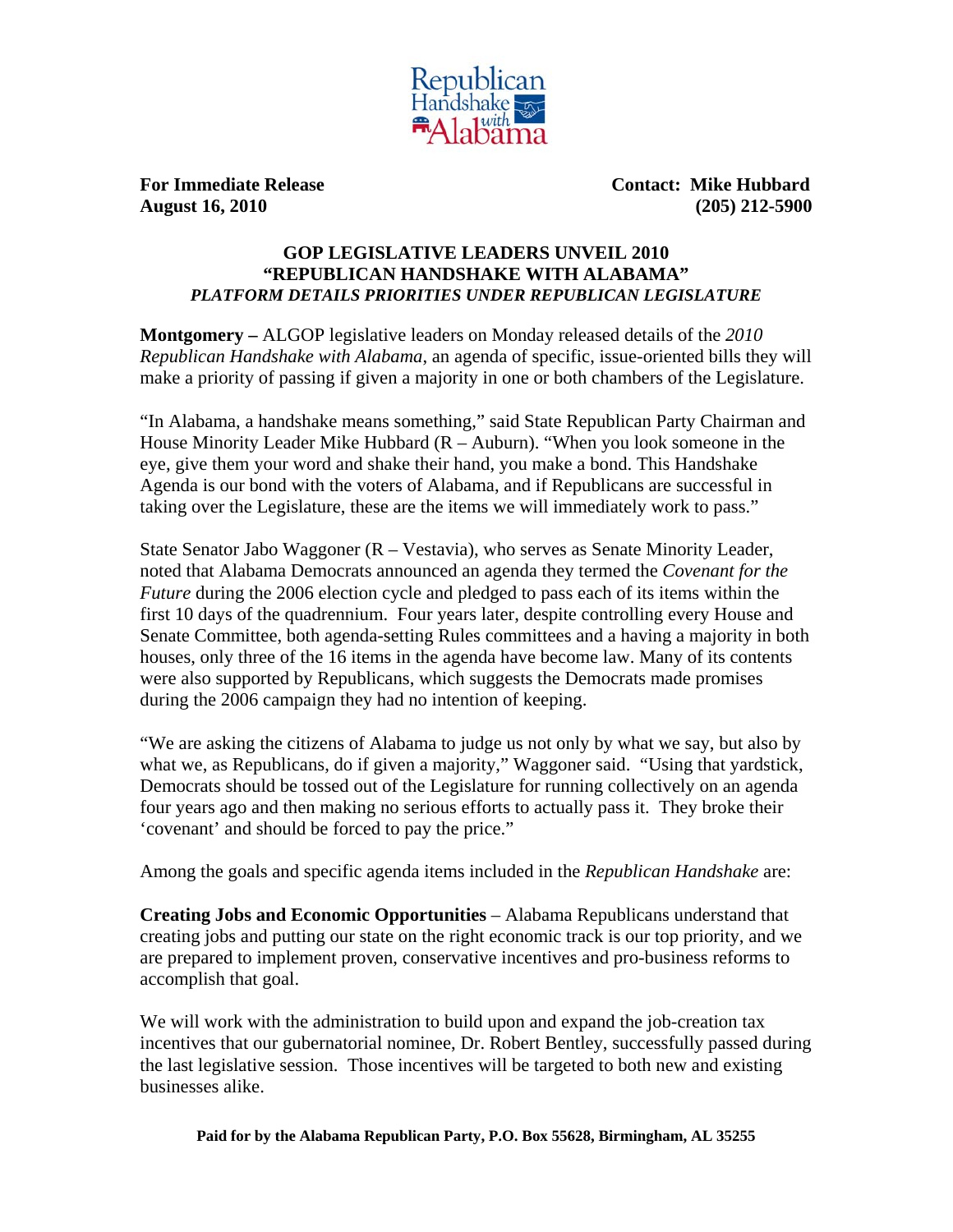## **-MORE-**

In order to provide more capital needed to add new jobs Republicans will also push to expand the small business health insurance tax credit from 150% to 200% of the amount that both employers and employees pay for coverage premiums.

Similarly, the Bentley plan to create a cabinet-level *Office of Small Business Creation and Development* has been embraced by Republican legislative candidates who will work to dedicate the resources needed for its success. The office will be tasked with reducing regulations and red tape, unifying small-business orientated state programs under one roof and advocating on behalf of both new and existing small businesses.

We will fight to ensure that Alabama remains a right-to-work state in order to keep employment costs low and demand legislation that protects the right to a secret ballot in union elections so that no worker may be harassed or intimidated for voting his or her heart and conscience.

A Republican Legislature will work to put roadblocks in the way of the job-killing "*Cap and Tax"* legislation being pushed by liberal Congressional Democrats. If passed, such legislation will cause energy costs in Alabama to skyrocket and crash our economy. Businesses from our largest industrial employers to our smallest mom-and-pop operations rely upon affordable energy costs to keep doors open and workers employed in Alabama.

**Controlling Wasteful Spending** – Many of our national economic problems have been caused by a Democrat Congress and liberal president who are spending like drunken sailors. Alabama Republicans want to prevent that from happening on the state level. Our Legislature has traditionally budgeted based on political convenience and unsustainable revenue estimates. When those estimates prove too conservative for the Democrats' tastes, they simply increase them to accommodate additional spending. The result is devastating proration.

Alabama Republicans believe that the Legislature, like families and individuals across the state, should live within its means, and we propose passage of the Responsible Budgeting and Spending Act. Under this bill, state revenue estimates would be based upon a 15 year rolling average rather than unsupported projections, which will rein in spending and allow the budgets to more easily absorb changes in a cyclical economy.

**Ending Corruption in Montgomery** – Democrats have held the majority in Montgomery for 136 years, and during that time, they created an atmosphere that breeds corruption and encourages graft. The recent criminal convictions of numerous Democrat legislators and other Democrat officials provide ample evidence of that fact.

Republicans understand that we must limit the influence of special interests and other lobbyists who control much of what happens in Montgomery. Under existing law, lobbyists are allowed to spend up to \$250 a day on each public official without having to file an ethics report. A Republican majority will introduce legislation to require all spending by lobbyists is reported – even down to a cup of coffee.